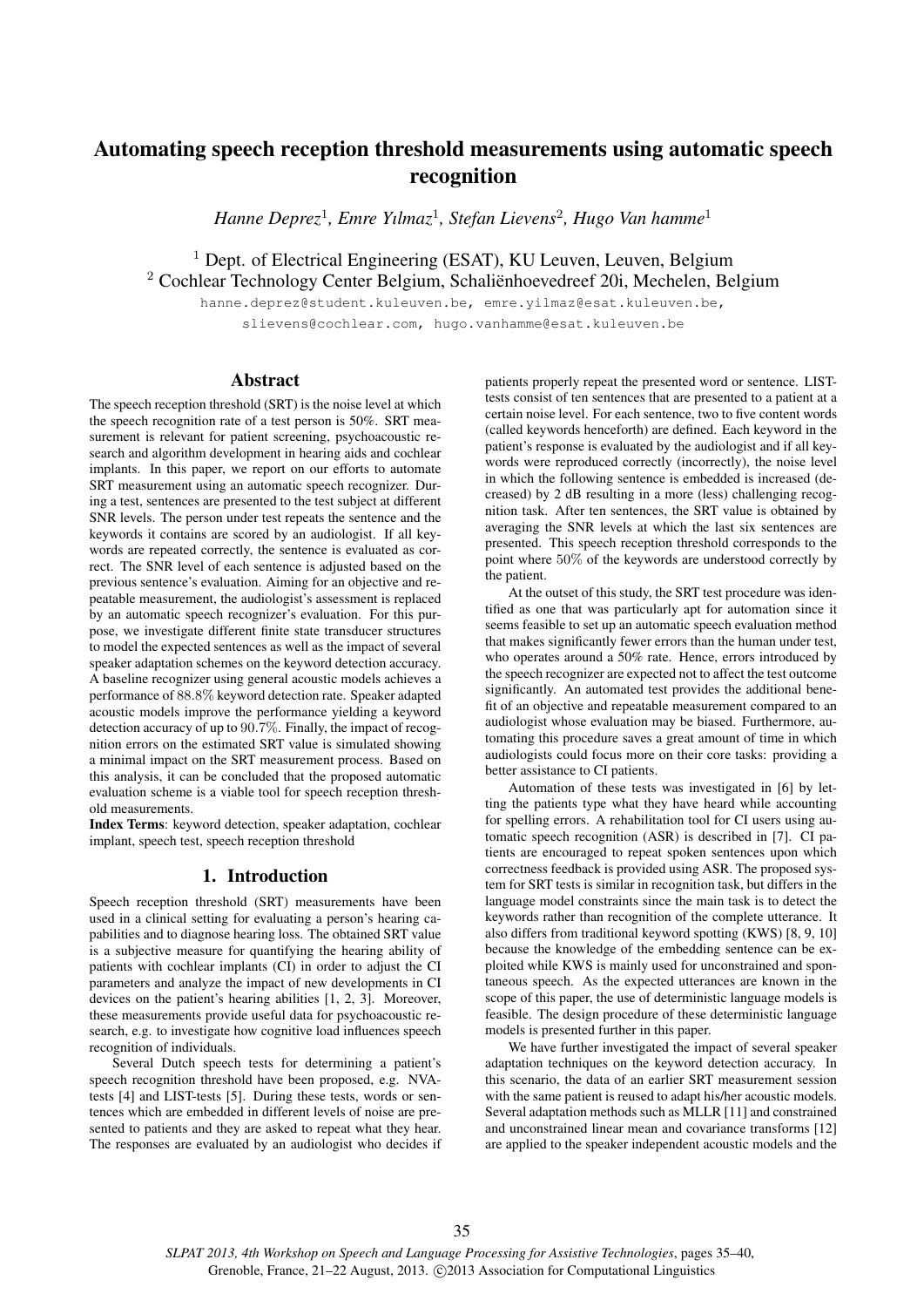

Figure 1: *Two layered speech recognition architecture.*

performances of the adapted models are compared.

The rest of the paper is organized as follows. Section 2 introduces the speech recognizer's architecture and discusses the design of deterministic language models and the speaker adaptation techniques that are applied in the experiments. The experimental setup is described in Section 3 and the results are presented in Section 4. Finally, the conclusions are discussed in Section 5.

## 2. Automatic Speech Evaluation Scheme

The proposed evaluation scheme uses an automatic speech recognizer that replaces the audiologist during the SRT measurements. The overview of the ASR that is used for this purpose is given in Section 2.1. As the expected utterances are known, deterministic language models with different structures are designed and used during recognition. Section 2.2 details the design procedure. Finally, several speaker adaptation techniques are applied to investigate the impact on the recognition accuracy which is the topic of Section 2.3.

## 2.1. ASR overview

A two layered HMM-based recognition system as illustrated in Figure 1 is used for obtaining the word-level recognition output. In the first layer, a phone recognizer generates a phone lattice using task-independent acoustic and language models. These models can be general models that are trained on the data of the target language. In the second layer, task-dependent information is provided in the form of a finite state transducer (FST) describing lexical and grammatical knowledge. The FST is composed of two levels, namely the word and garbage FSTs modeling the phone level information and the sentence FST containing multiple word and garbage FSTs to model the expected utterances. This structure comes with increased modularity as the generic phone recognizer can be used for any recognition task provided that the task-specific information is contained in the second stage [13]. Using the task-dependent information incorporated in the FSTs, the phone lattice obtained in the previous step is decoded into a word level recognition result which can further be processed to obtain the keywords that have been uttered.

#### 2.2. Language model design

The basic FST structure models the expected sentence by allowing the correct utterances of the words in the order they appear in the prompt. Incorrect or irrelevant utterances are modeled by

the garbage FST. However, due to the nature of SRT measurement tests, it is a requirement to have higher flexibility in the sentence FST as the patients can repeat the presented words in arbitrary order or they may skip some of the presented words. All FSTs consist of a number of nodes and arcs depending on the number of phones and words in the expected sentence. The start and end nodes are marked with  $\langle s \rangle$  and  $\langle s \rangle$  respectively. All other nodes are labeled with the keywords: visiting a state indicates the associated keyword was detected. State transitions occur upon a match between a word or phrase model (the edge's earmark) and a partial path in the phone lattice output by the first layer. Non-keywords (henceforth *filler words*), silence (marked with  $\#$ ) and garbage (marked with GBG) cause a selftransition. Garbage models any unanticipated speech allowing any phone sequence. To keep it from being preferred over other edges, it is penalized with a *garbage model cost* that is incurred once upon entry. Based on this principle, three different FSTs are designed modeling the expected patient's response, each of which handles the filler words differently.

In the first model, named the KWandFILLER model, each filler word is accepted as an input with an arc linked to the node of the preceding keyword. This model is illustrated with an example for the Dutch sentence "MAMA vertelt ons elke AVOND een kort VERHAAL" (MOM reads us a short STORY every NIGHT) in Figure 2, where keywords are written in uppercase characters.

In the KWandLONGFILLER model, only filler words of sufficient length are added to the model in order to limit the number of falsely detected filler words. This model is expected to reduce the false alarms due to short filler words.

The third design, the KWandFILLERSEQ model, contains a single arc that is associated with all filler words that appear between two keywords. In this model, the canonical order of the filler words is taken into account. This could have the advantage that the filler words are recognized in the correct order and should prevent (especially short) fillers from erroneously modeling keywords.

#### 2.3. Speaker adaptation techniques

Speaker adaptation is implemented by linearly transforming the means and possibly also the covariances of the Gaussians of a speaker independent (SI) acoustic model. This transform is obtained by maximizing the likelihood of a selection of adaptation data as described in [11] and [12].

Three different adaptation techniques, namely a linear mean transform (MLLR), constrained mean and covariance transform (CMLLR) and unconstrained mean and covariance transform (UMLLR), are investigated. For MLLR, the means  $(\mu)$  of the Gaussians of the SI acoustic models are linearly transformed with a transformation matrix  $W: \hat{\mu} = W \xi$  with  $\xi = [1 \mu]$ . For UMLLR, the transformation matrix W of the means  $(u)$  and the transformation matrix H of the covariances ( $\Sigma$ ) are separate:  $\hat{\mu} = W \xi$  and  $\hat{\Sigma} = H \Sigma H^{T}$ . In the case of CMLLR, the transformation  $A'$  applied to the variances ( $\Sigma$ ) must correspond to the transformation A' applied to the means ( $\mu$ ):  $\hat{\mu} = A'\mu - b'$ and  $\hat{\Sigma} = A' \Sigma A^{'T}$ . These transforms are obtained by maximizing the likelihood of the adaptation data, details of which are given in [11] and [12].

In each of these adaptation schemes, the states that are present in the adaptation data should be provided. This information is captured in a state segmentation which is generated from a transcription of the utterance. This transcription is acquired by manual annotation of the data. To avoid this manual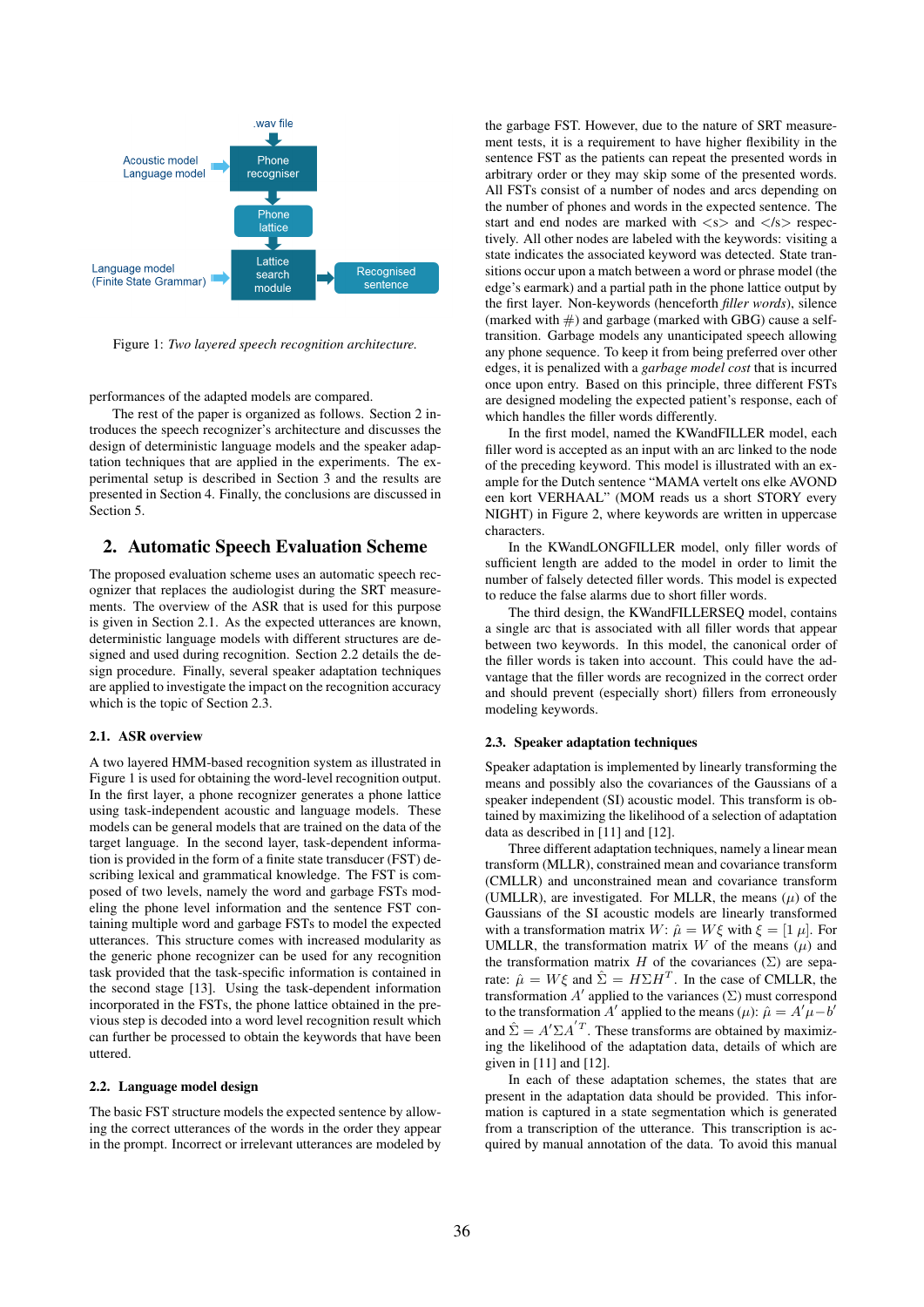

Figure 2: *Example of the KWandFILLER FST model.*

intervention, unsupervised adaptation is also considered, where only sentences that were assessed as correct by the system are retained as adaptation data.

## 3. Experimental setup

## 3.1. Speech data and baseline recognizer

The performance of the baseline system with the presented FST models and of the system with the adapted acoustic models was evaluated on recordings that contain the patient's responses to LIST-tests performed by normal hearing persons. Utterances from 17 speakers two of which are non-native Dutch speakers are captured in a recording cabin used for SRT measurements. In total, 79 lists are evaluated resulting in 4.64 lists per person on average. For the speakers with enough recorded lists, speaker adaptation was applied and performance of the speaker adapted system is evaluated using cross validation to obtain statistically significant results.

The acoustic models were trained based on the Co-Gen database ([14]) which contains 7 hours of read speech. The speaker independent acoustic models are semicontinuous HMMs with tied Gaussians consisting of 576 states and 10635 Gaussians. The task-independent language model consists of a trigram phoneme sequence model derived from a Dutch database with correctly read sentences [15]. The preprocessing is based on Mel-spectrum analysis and includes cepstral mean subtraction and discriminant analysis (MIDA) [15] [16].

### 3.2. Evaluation metrics

When evaluating the quality of the automated CI test, there are two important errors to consider: not detecting correct sentences on the one hand and classifying a sentence that is incorrect as correct on the other hand. Two performance criteria have been defined: keyword detection rate (KDR) quantifying the

former and false alarm rate (FAR) quantifying the latter. Both of these metrics are defined at the sentence level, since the SNR is adapted based on the evaluation of an *entire* sentence. A sentence is correct if all keywords are repeated correctly by the patient and incorrect if the patient missed at least one keyword.

$$
KDR = \frac{\text{\# of correctly detected sentences}}{\text{\# of correct sentences}}
$$
\n
$$
FAR = \frac{\text{\# of sentences incorrectly classified as correct}}{\text{\# of incorrect sentences}}
$$
\n(2)

## 4. Results and discussion

#### 4.1. Baseline system

The FSG models presented above are evaluated according to their performance by means of a KDR-FAR plot in Figure 3. There are three different operating points obtained by manipulating the phone lattice density. The equal error rate points are marked with  $\Diamond$ . The KWandLONGFILLER model provides the worst performance, whereas the other two models perform similarly. The reason for the bad performance of the KWand-LONGFILLER model is that it has to use the garbage model to model the short filler words. The performance of the model is thus very dependent on the choice of the garbage model cost. If the garbage model cost is very high, keywords might be detected at the instants where short filler words are uttered. On the other hand, if the garbage model cost is too low, the garbage model is often used to explain the utterance resulting in an increased number of keyword deletions. The performance of the KWandFILLER and KWandFILLERSEQ model are comparable. The KWandFILLER model is the most flexible of the two allowing patients not to say filler words or repeat them in any order, though such deviations do not occur often in our data. Since it is expected that the KWandFILLER model would per-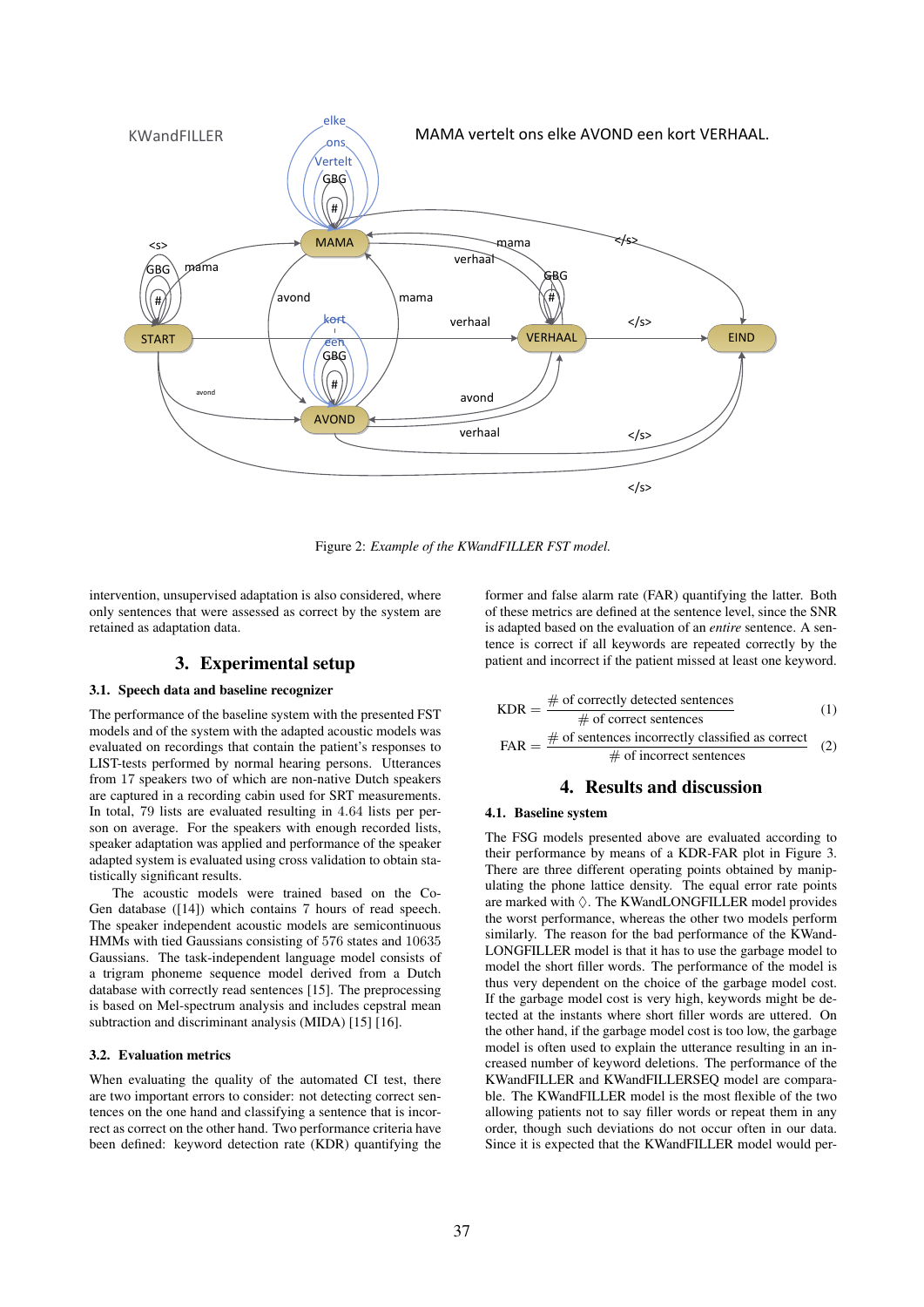

Figure 3: *Comparison of different FST models for the baseline system.*

form better in case a patient would deviate from the canonical word order, the KWandFILLER model is the best choice for practical applications. The equal error rate point is at a FAR of 11.2% and a KDR of 88.8% as indicated in Figure 3.

#### 4.2. Speaker adapted system

The three adaptation techniques described above are implemented and the obtained KDR-FAR curves are illustrated in Figure 4. The adapted systems perform better than the baseline at most of the operating points. The equal error rate point is obtained at a false alarm rate of 9.7% for MLLR, 9.85% for UMLLR and 9.3% for CMLLR as indicated in the figure.

These adapted models are obtained using the manually annotated adaptation data from two LIST-tests (20 sentences). The adapted models for a certain speaker were tested on the other recorded lists for that speaker. To obtain enough statistical relevance, cross-validation is applied.

In the case of unsupervised adaptation, only sentences which were evaluated as correct by the baseline recognizer are included as adaptation data. When considering two lists per person, only a limited number of adaptation sentences could be included. It was not possible however to consider more lists, because of the limited number of recorded lists per speaker. Here, the expected utterance is used as the transcription. In Figure 5 the KDR-FAR curves for baseline, supervised and unsupervised adapted systems are plotted. The adaptation technique that was applied here is MLLR. The unsupervised adapted system performs worse than the baseline at some operating points. This is because not enough adaptation data could be included, due to the limited number of recordings per person. The equal error rate point for the unsupervised adapted system is obtained at a false alarm rate of 10.75%, compared to the 9.7% FAR for the supervised adapted system.

### 4.3. Theoretical impact of the recognition error on the measured SRT-value

A LIST test consists of ten sentences, the first of which is presented at a very low SNR. This sentence is repeated until it is evaluated as correct. Then, we advance to the next sentence adapting the SNR at which the sentence is presented according to the evaluation of the previous sentence. In the end, the mean of the SNR at which the last six sentences were presented is taken as the measured SRT-value.

Since the recognizer makes errors by not detecting correct



Figure 4: *Comparison of the adapted system performance (MLLR, CMLLR and UMLLR) with baseline system using the KWandFILLER model.*



Figure 5: *Comparison of the MLLR-adapted system performance (supervised and unsupervised) with baseline system using the KWandFILLER model.*

sentences and falsely evaluating incorrect sentences as correct, the measured SRT using the automatic procedure will deviate from the manually obtained value. The effect of the recognizer error on the final SRT is modeled using performance intensity functions. These performance intensity functions model the patient's score as a function of the SNR at which the sentence is presented. An example of a performance intensity curve is given in Figure 6. Based on the input SNR, the probability of a patient understanding the sentence correctly is determined. A binomial variable with this probability is drawn indicating the patient's evaluation of the sentence. A recognition error is introduced by the speech recognizer which may flip this evaluation adjusting the SNR in the wrong way. Based on the recognizer's evaluation, the next SNR is calculated. By simulating a large number of lists, we obtain the distribution of the measured SRTvalue with and without a recognizer error. Without introducing the recognizer error, the mean measured SRT over 300 lists is found to be -7.8 dB with a standard deviation of 1.2 dB. With a recognizer error of 10 %, the mean measured SRT becomes - 8.0 dB with a standard deviation of 1.8 dB. The evolution of the mean and standard deviation of the measured SRT in function of the ASR's error rate are presented in Figure 7 and 8 respectively. It can be seen that the mean measured SRT value deviates further from the initial value of -7.8 dB for normal hearing persons as the recognizer error increases. The standard deviation on the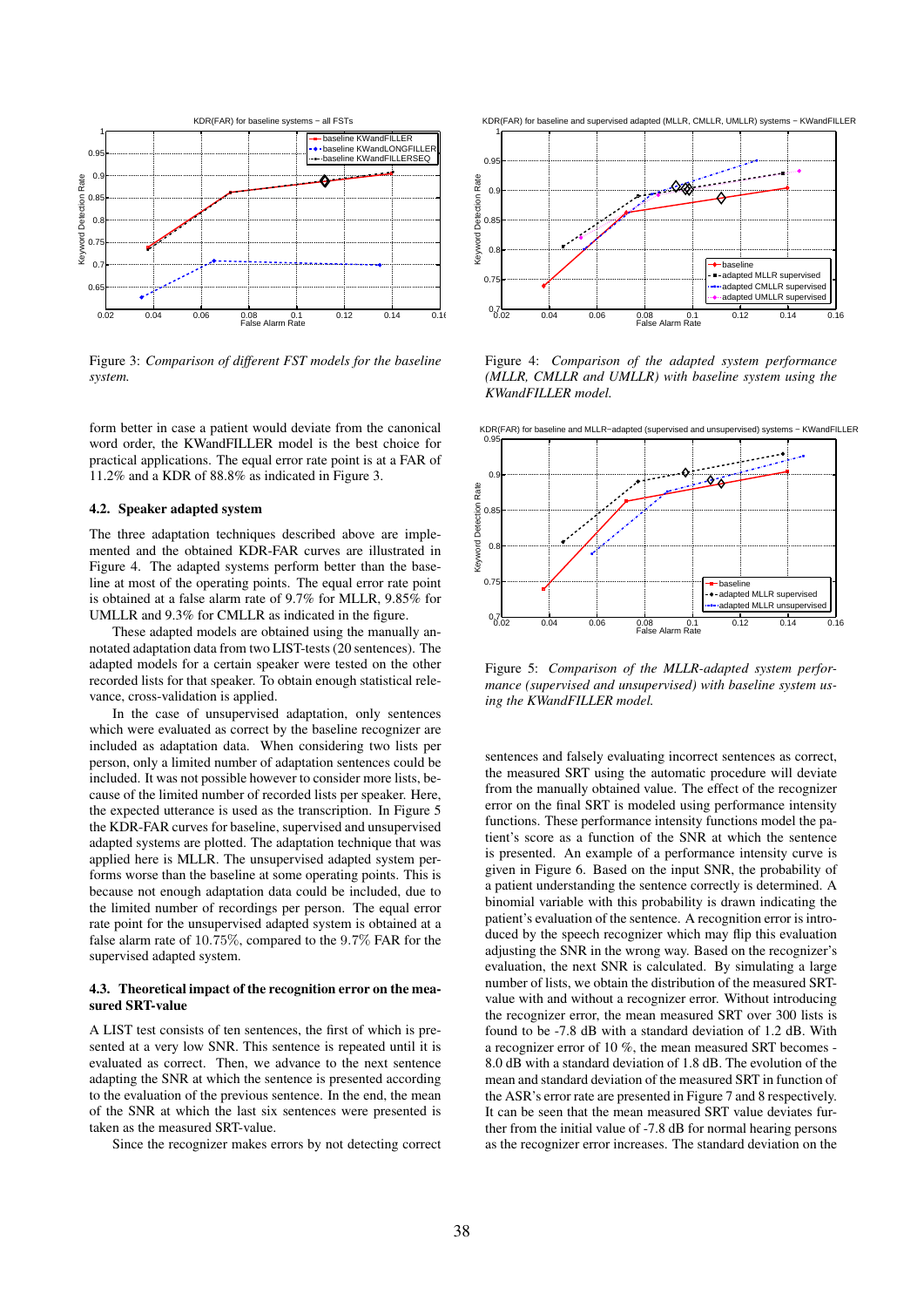

Figure 6: *Performance intensity curve for a LIST sentence presented at a certain SNR. (Taken from [5]).*



Figure 7: *The mean of the measured SRT as a function of the speech recognition error.*

measured SRT also increases with an increase in the recognizer error.

When new CI techniques are assessed, a comparative measurement before and after activation of the new component is performed. In this case, the bias on the measurement observed when comparing the manual and the automatic test results is of minor importance. It is important however that measurements can be conducted with significant accuracy. If desired, the standard deviation on the measured SRT can be reduced using more sentences per LIST-test. Using 20 instead of 10 sentences per LIST, reduces the standard deviation on the measured SRT to 1.13  $dB$ , for a recognizer error of 10%.

Another use of LIST-tests is to assess the hearing of patients based on their SRT score. In this task, an absolute SRT value is obtained and hence a bias might lead to inaccurate estimations. However, when assessing whether a person has normal hearing or needs some treatment, the differences in SRT scores are so large that this bias will not lead to a different evaluation.

## 5. Conclusions

A Dutch CI speech reception threshold test (LIST) has been automated using automatic speech recognition. The LIST consists



Figure 8: *The standard deviation on the measured SRT as a function of the speech recognition error.*

of ten sentences played at different SNR levels depending on the evaluation of the previous sentence. The speech reception threshold is estimated as the mean of the last six SNR levels.

A speaker independent speech recognizer can work at an operating point with a false alarm rate of 11.2% and keyword detection rate of 88.8% which are both defined at the sentence level. Speaker adaptation improves the results to 9.3% false alarm rate and 90.7% keyword detection rate. The results are obtained at the equilibrium point on the keyword detection ratefalse alarm rate curve which reduces the impact of recognition errors on the measured SRT value.

Furthermore, a simulation of the impact of recognizer error on the SRT estimate is provided. In comparison to a manually performed test, there is a bias of 0.2 dB on the SRT measured with the automatic procedure. The standard deviation also increases from 1.2 dB to 1.8 dB. We conclude that these results are sufficiently small for using the automated test in practice.

## 6. Acknowledgements

The authors would like to thank the participants of the recording sessions of the LIST-tests.

## 7. References

- [1] P. C. Loizou, O. Poroy, and M. Dorman, "The effect of parametric variations of cochlear implant processors on speech understanding," *The Journal of the Acoustical Society of America*, vol. 108, p. 790, 2000.
- [2] J. Müller, F. Schon, and J. Helms, "Speech understanding in quiet and noise in bilateral users of the MED-EL COMBI 40/40+ cochlear implant system," *Ear and Hearing*, vol. 23, no. 3, pp. 198–206, 2002.
- [3] M. F. Dorman, P. C. Loizou, and D. Rainey, "Simulating the effect of cochlear-implant electrode insertion depth on speech understanding," *The Journal of the Acoustical Society of America*, vol. 102, p. 2993, 1997.
- [4] J. Wouters, W. Damman, and A. J. Bosman, "Vlaamse opname van woordenlijsten voor spraakaudiometrie," *Logopedie: informatiemedium van de Vlaamse vereniging voor logopedisten*, vol. 7, no. 6, pp. 28–34, 1994.
- [5] A. Van Wieringen and J. Wouters, "LIST and LINT: Sentences and numbers for quantifying speech understanding in severely impaired listeners for Flanders and the Netherlands," *International journal of audiology*, vol. 47, no. 6, pp. 348–355, 2008.